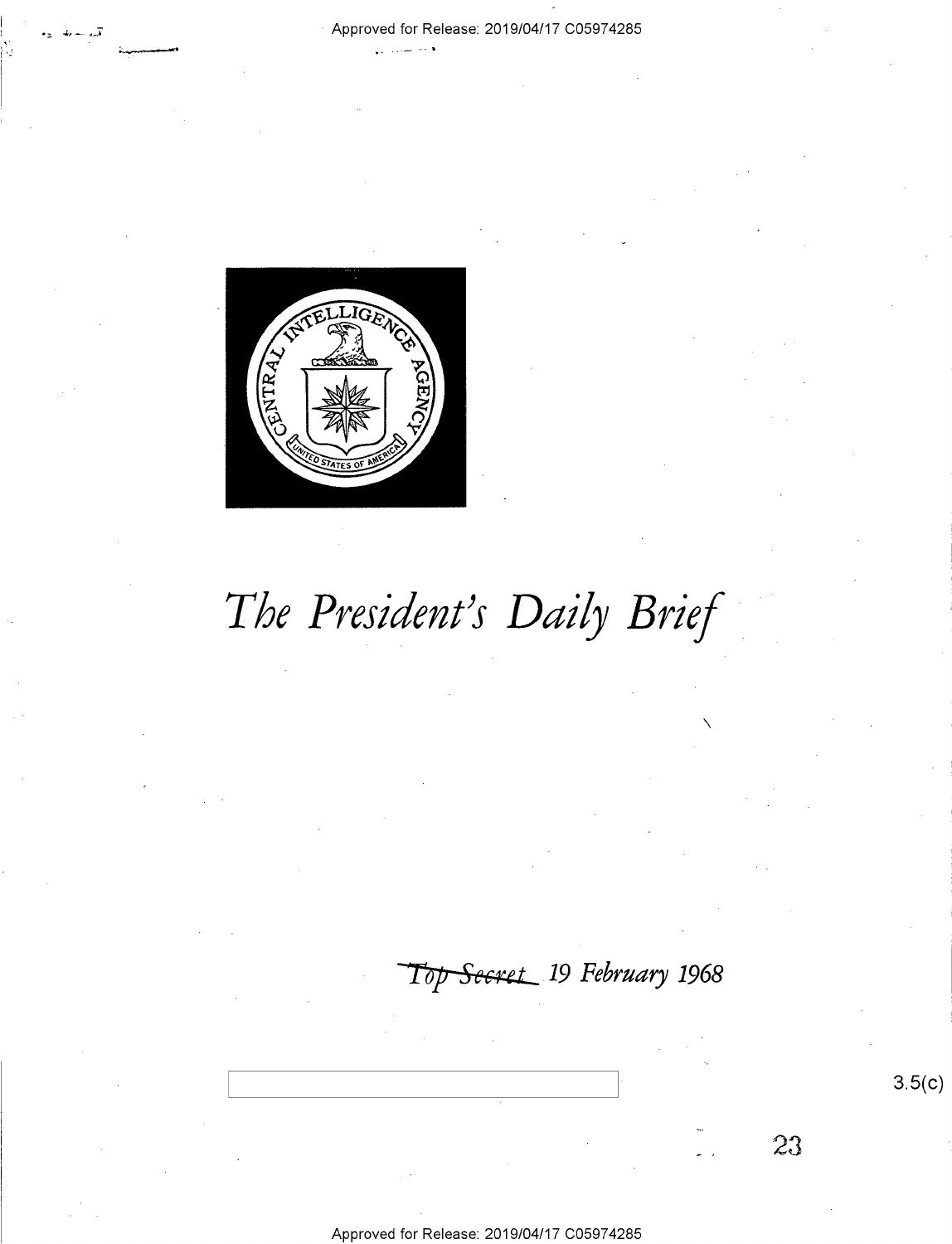

 $3.5(c)$ 

## DAILY BRIEF 19 FEBRUARY 1968

V

1. South Vietnam The new round of Communist attacks has been directed thus far at targets<br>in the southern provinces. Vinh Long in the delta and Phan Thiet on the coast<br>east of Saigon have received the heaviest<br>ground assaults. Casualties on both<br>sides, however, have been considerably lighter than during the Tet offensive.

> Saigon itself appears to be a high-<br>priority enemy target. It received sporadic rocket and mortar fire overnight,<br>and additional high-level Communist com-<br>mand elements have moved in nearer the<br>city. city.  $\frac{1}{3}3.3(h)(2)$

> The battle for the Citadel area of Hue continues to be indecisive.  $\begin{bmatrix}3.3(h)(2)\end{bmatrix}$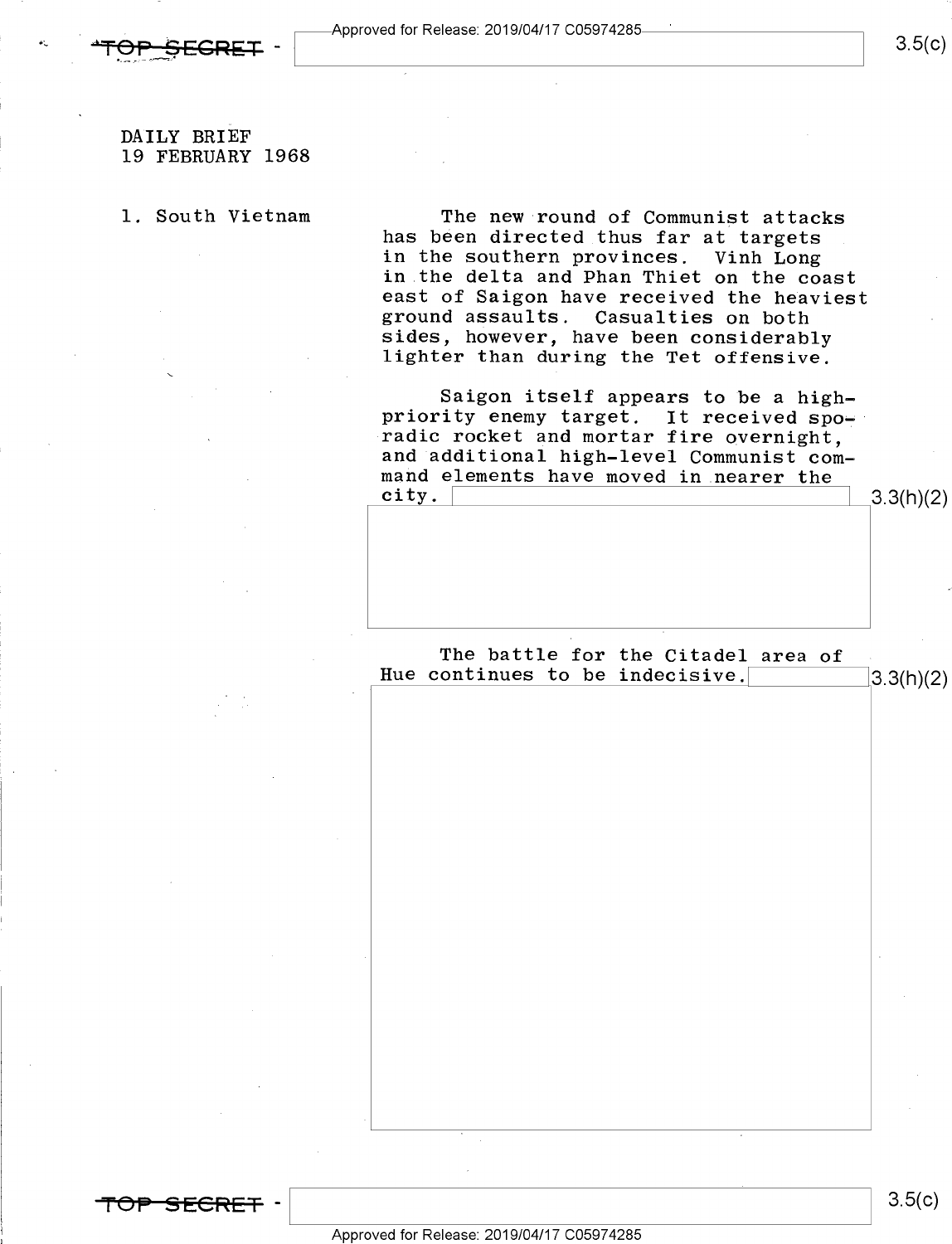2. Soviet Union

### 3. Pakistan

In a continuing effort to play<br>down the seriousness of Ayub's illness,<br>Pakistani newspapers over the weekend<br>carried pictures of him in pajamas and<br>robe with a newspaper in his lap. De-<br>fense Minister Khan--one of the thre

# 4. United Kingdom

A public opinion poll taken early<br>this month gives the Tories a 22.5 per-<br>cent lead--the greatest enjoyed by any<br>party in the 31-year history of British<br>polling. If this margin holds up, the<br>Labor Party stands to lose five

 $3.3(h)(2)$ 

3.3(h)(2)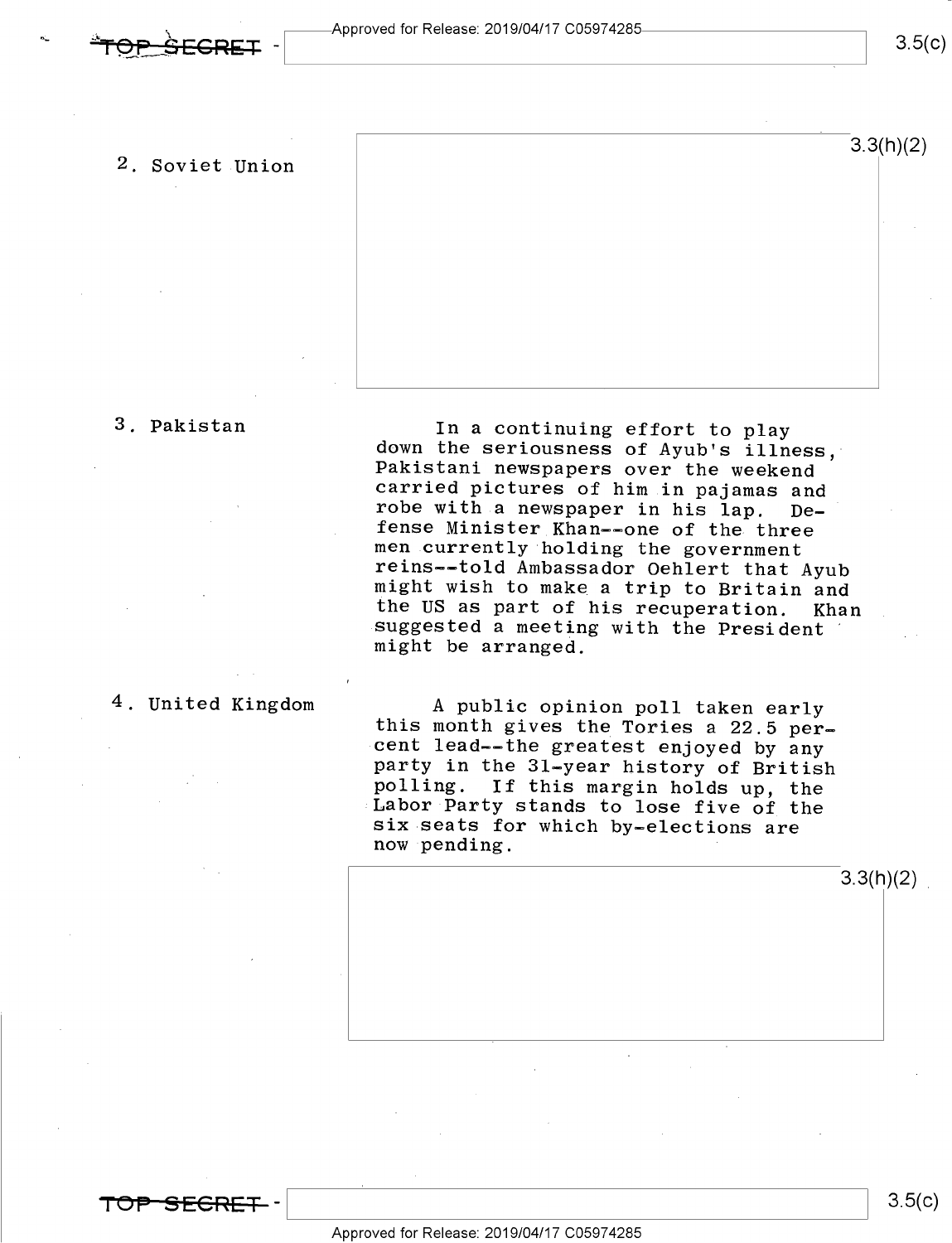$3.5(c)$ 

5. Laos

Over the strong objections of the Polish member, the International Con-<br>trol Commission has voted to visit the embattled city of Saravane. A preliminary ICC group is headed that way today and the commissioners are expected to follow about mid-week. Thus far, Laotian Army forces still hold the city.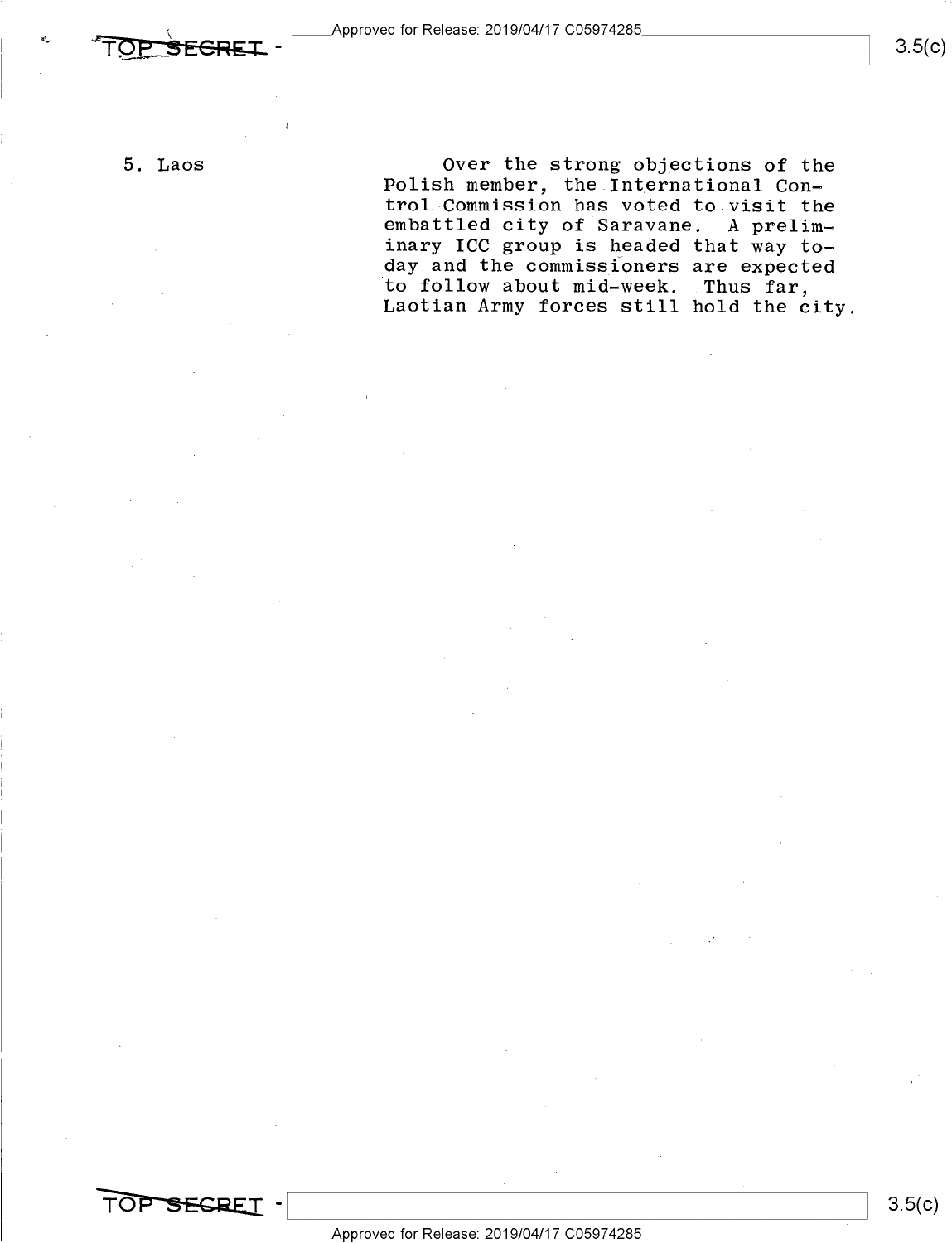Top Secret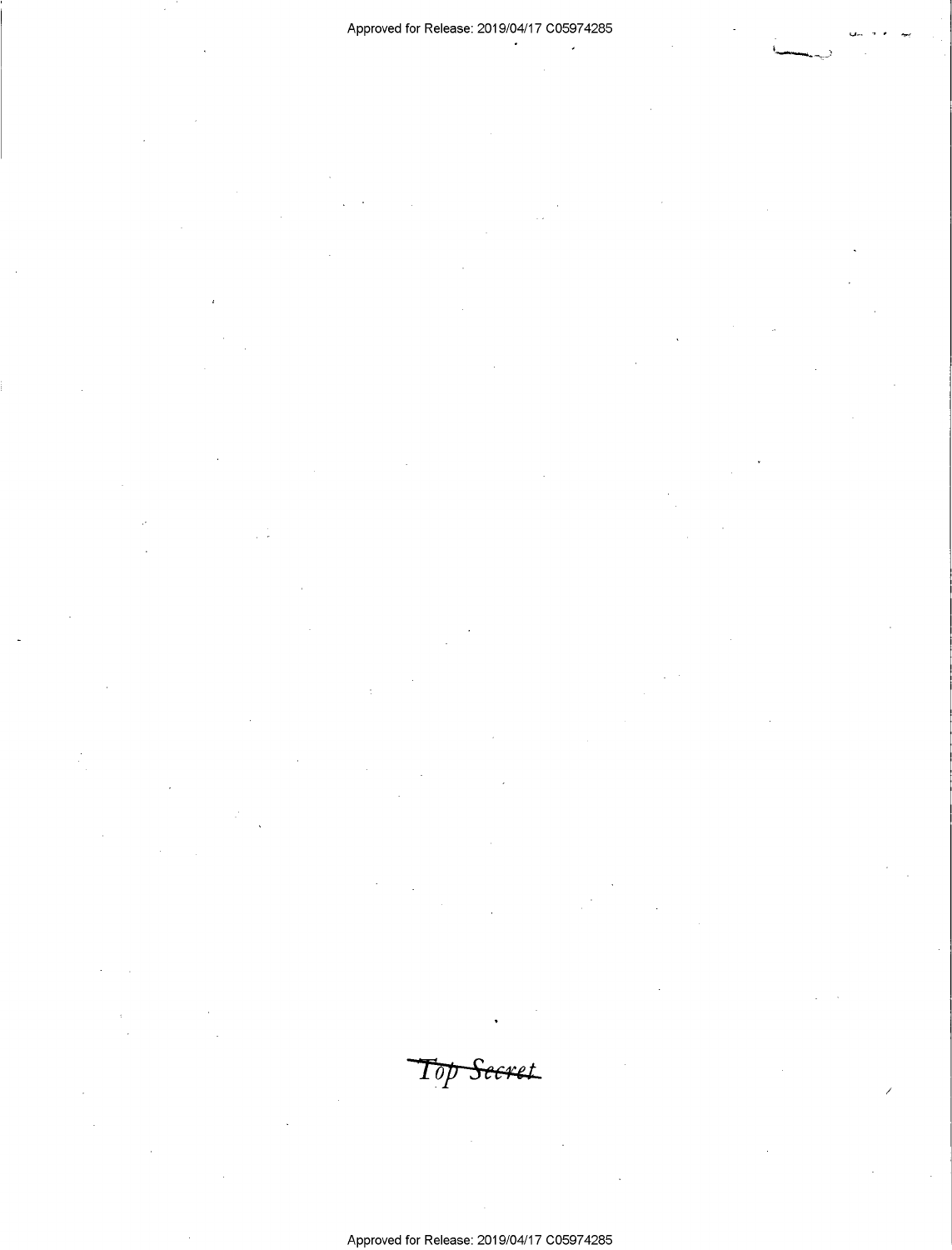

; Approved for Release: 2019/O4/17 CO5974285

- '

Top Secret

 $3.5(c)$ 

TELLIGET

o@"TR4£

 $\!\%$ **89 |**  $\sim$  $\sim$   $\sim$   $\sim$ V \*  $\frac{1}{\sqrt{1-\epsilon}}$   $\frac{1}{\sqrt{1-\epsilon}}$   $\frac{1}{\sqrt{1-\epsilon}}$ ED STATES OF MINE

FOR THE PRESIDENT'S EYES ONLY

Special Daily Report on North Vietnam

19 February 1968."-

/

**Top Secret** 

16

Approved for Release: 2019/O4/17 CO5974285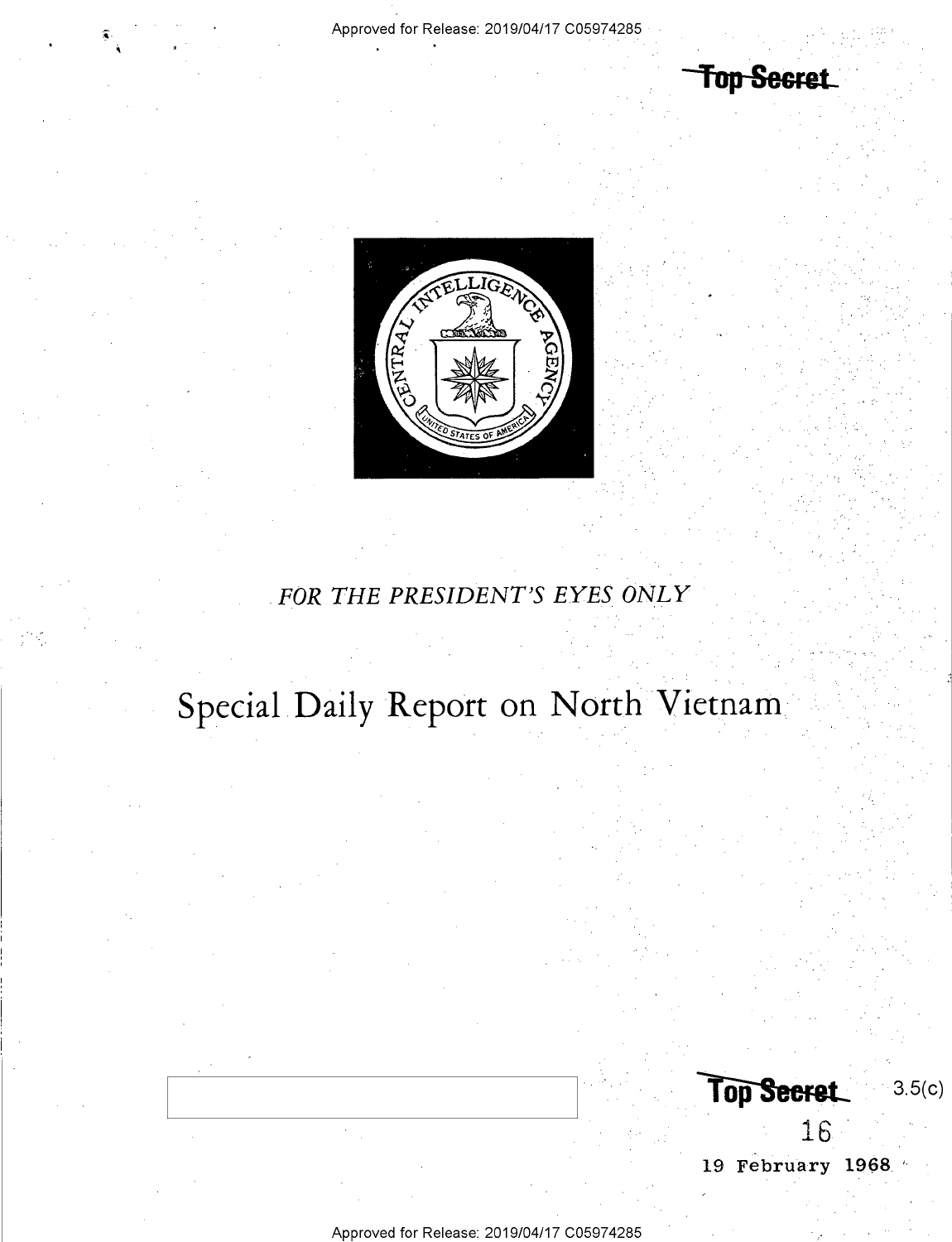Special Daily Report on North Vietnam for the President's Eyes Only

19 February 1968

### I. NOTES ON THE SITUATION .

Communists Focus Attention on Northern South<br>Vietnam: Despite the relative lull in new fighting so far in the northern part of South Vietnam, Vietnamese Communist propaganda continues to zero in on broadcasts strongly imply that new military attacks will be accompanied by efforts to take over administrative control of wide areas in that part of the country.

The North Vietnamese party daily on 18 February carried an editorial praising "initial victories" the current "general offensive and simultaneous uprisings" in central Vietnam (most of I and II Corps) It claimed that Communist forces have "turned the<br>military and political tide" there and quoted a communiqué from the Communist command in that region say-<br>ing that "vast rural areas" had been "liberated" and Saigon's control had been broken in a "string" of<br>provincial capitals and towns. According to the paper. this put the Communists in a position to "overwhelm the enemy in many areas," and it promised even bigger and more resounding victories in the future.

Similarly, Hanoi came down hard on 18 February with an endorsement of the establishment of a new' Province and Hue city, which was announced by the Viet Cong radio last week. The announcement claimed this committee was in process of taking over the administration of Thua Thien and Hue, and that Saigon's authority had been "liquidated" or was disintegrating. The new "provisional administration" allegedly'has been set up under the auspices of the Hue city "National, Democratic, and Peace Alliance," a front group unveiled by the Communists at the opening of the Tet offensive. Le Van Hoa, who was surfaced earlier as head of the Hue "alliance," was also said to be chief of the new "revolutionary committee."

TOP SEGRET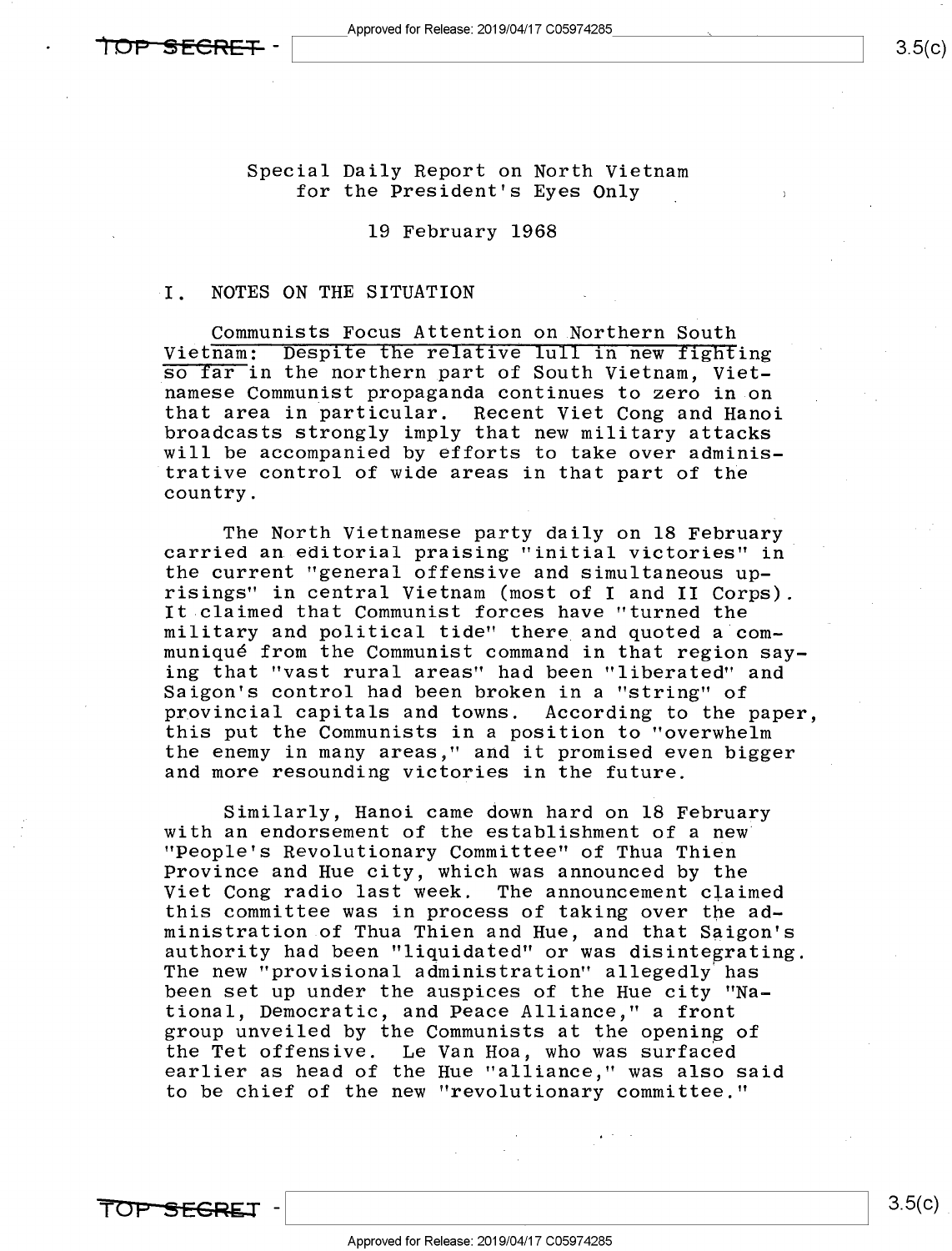Approved for Release: 2019/O4/17 CO5974285 Approved for Release: 2019/04/17 C05974285<br>
3.5(c)

 $1.3(1)$ .3.3(h)(2)

Hanoi said the committee had decided to "wipe out the South Vietnamese administration structure<br>at all levels," and to "recognize" new revolution all levels," and to "recognize" new revolutionary committees allegedly being set up throughout the Thua Thien Province.

Much of this doubtless is sheer propaganda designed to bolster Communist claims that "revolutionary elements" from all parts of South Vietnamese society are rising up to topple the Thieu-Ky govern-<br>ment. The persistence of the claims, however, and The persistence of the claims, however, and their continued evolution in the Thua Thien - Hue ' area suggests the Communists are determined to establish some sort of new political structure in this region through political agitation and organizational efforts now being conducted in both urban and rural areas.

\* \* \*

\* \* \*

Morale in Hanoi:

H morale is high now because the people are convinced that the Communists have achieved important successes in the South in recent weeks. The people believe the war will be over after a complete Communist victory within one or two months.

 $\overline{TOP}$  -SEGRET -  $\vert$  3.5(c)

 $3.3(h)(2)$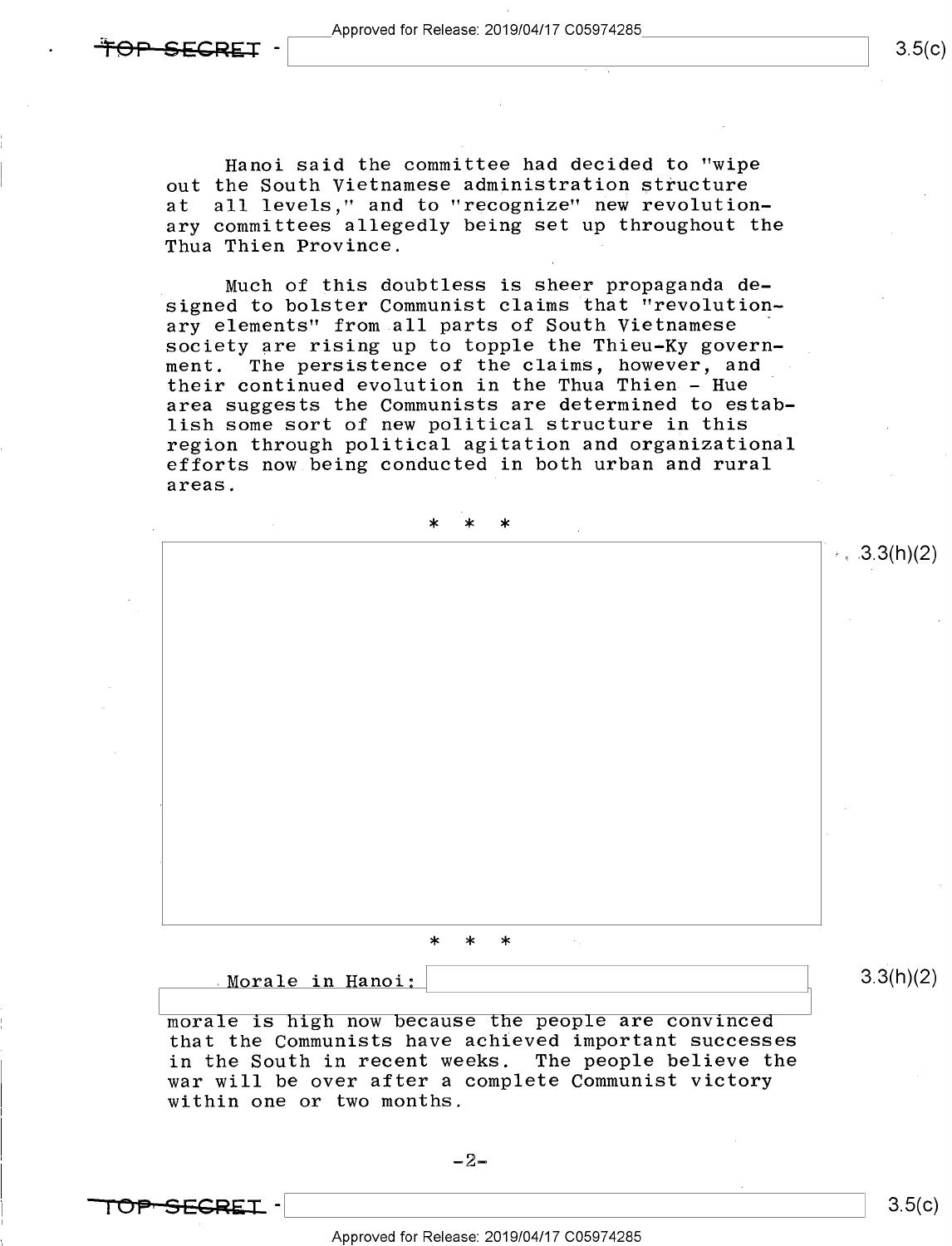$\overline{TOP}$  SECRET - Approved for Release. 2019/04/17 Co5974285



Approved for Release: 2019/O4/17 CO5974285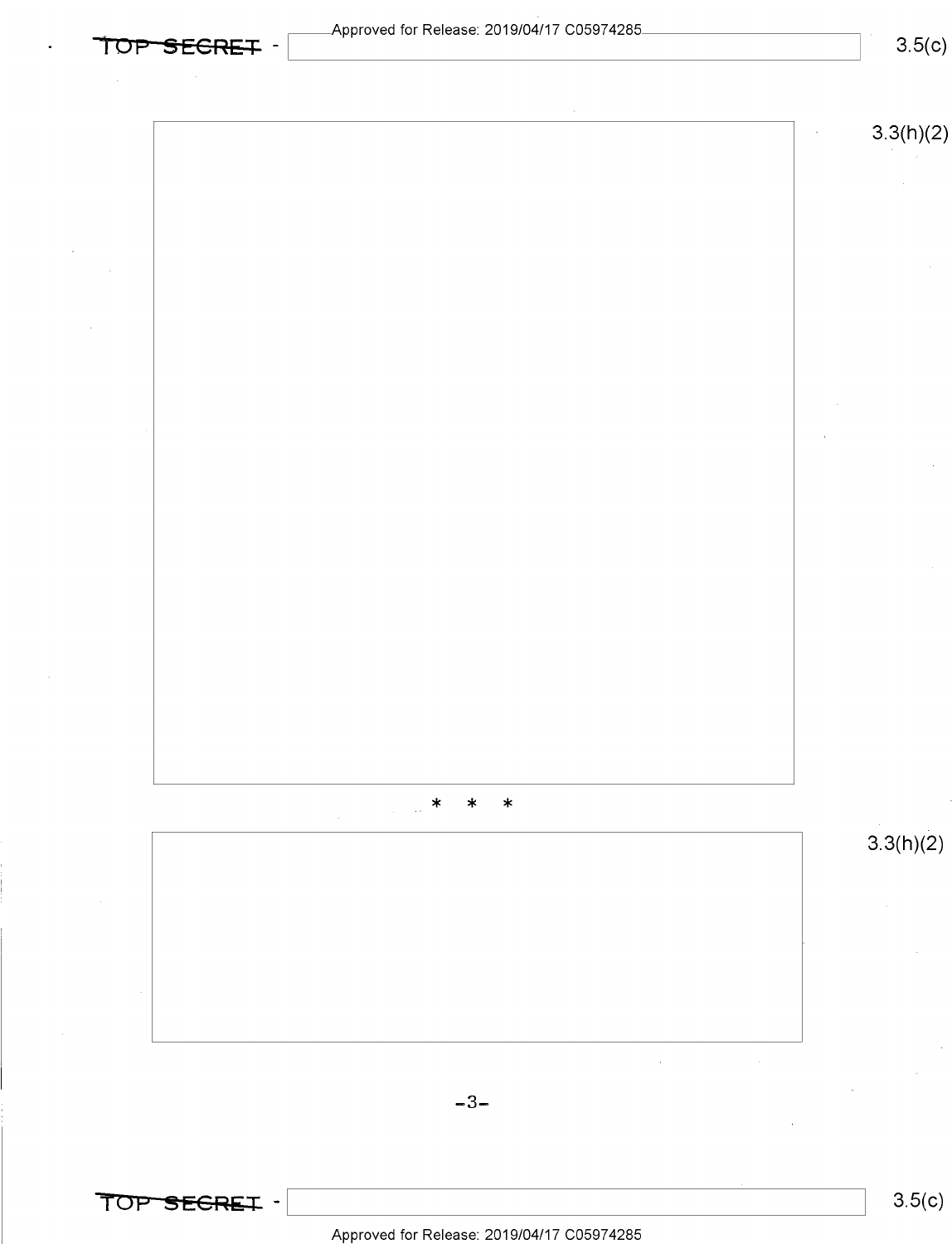Pham Van Dong on the San Antonio Formula: Father<br>Berrigan, who has been in Hanoi in connection with<br>the release of the US pilots, told the press about<br>Pham Van Dong's statement, but the press has garbled<br>the report. The fo peace, we will do that seriously."

More on Trinh's Interview of 8 February: The<br>French ambassador in Laos informed Ambassador Sul-<br>livan last week that Foreign Minister Trinh did not<br>answer one of the questions posed by the French cor-<br>respondent. That ques after a US bombing halt. The question was designed<br>to draw out Hanoi on the role it envisaged for the<br>Liberation Front in the talks. In his response to<br>the question, Trinh simply noted that he preferred<br>not to answer it no

\* \* \*

Ambassador Sullivan has the impression that<br>Paris may be feeding questions to the French corres-<br>pondent in Hanoi in an effort to smoke out answers<br>of interest to French policy.

>l< \* \*

 $-4-$ 

3.3(h)(2)

 $3.5(c)$ 

Approved for Release: 2019/O4/17 CO5974285

 $\begin{array}{|c|c|c|c|c|c|c|c|c|}\hline \textbf{TOP} & \textbf{SEGRET} & \textbf{-1} & & \textbf{3.5(c)}\ \hline \end{array}$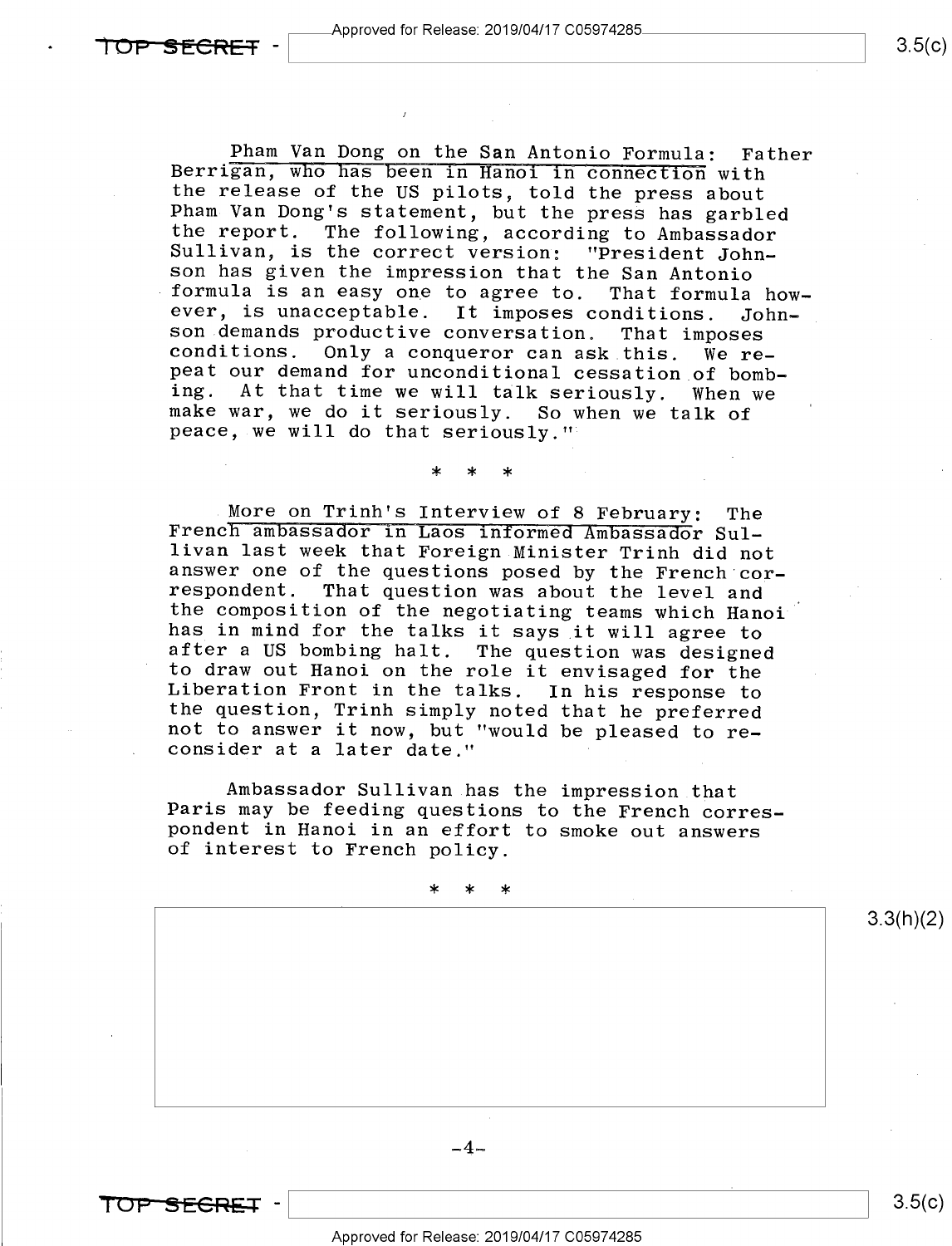3.3(h)(2)

#### \* \* \*

II. NORTH VIETNAMESE REFLECTIONS OF US POLITICAL' ATTITUDES ON THE WAR

Hanoi on Antiwar Activities in the US: On Saturday, Hanof's international broadcast service referred to a speech of 15 February by John Kenneth Galbraith. Hanoi reported that Galbraith had "pointed". out that the Saigon regime would certainly be defeated

-  $\frac{1}{2}$  3.5(c)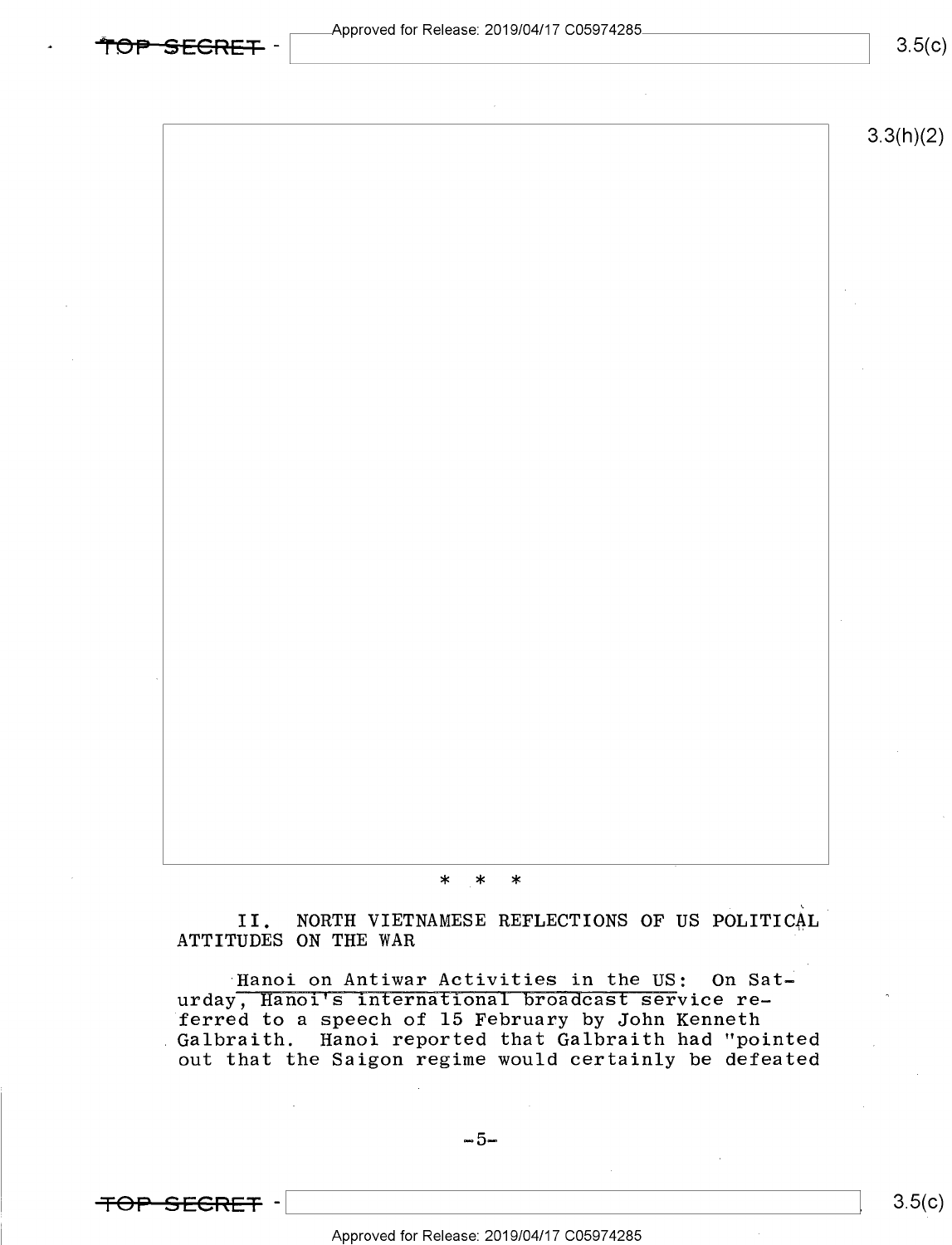and its army would disintegrate." The broadcast went on to say that Galbraith had also "stressed that the recent military offensive of the National Liberation Front testifies to the wide support being given the Front by the population."

The same broadcast claimed that more than 4,500 US law professors\_and students from 50 universities had signed a statement opposing US policies on Vietnam. The drive to collect signatures is continuing, the broadcast claimed.  $\overline{\phantom{a}}$ 

TO<del>P SECRET</del> –

-6-